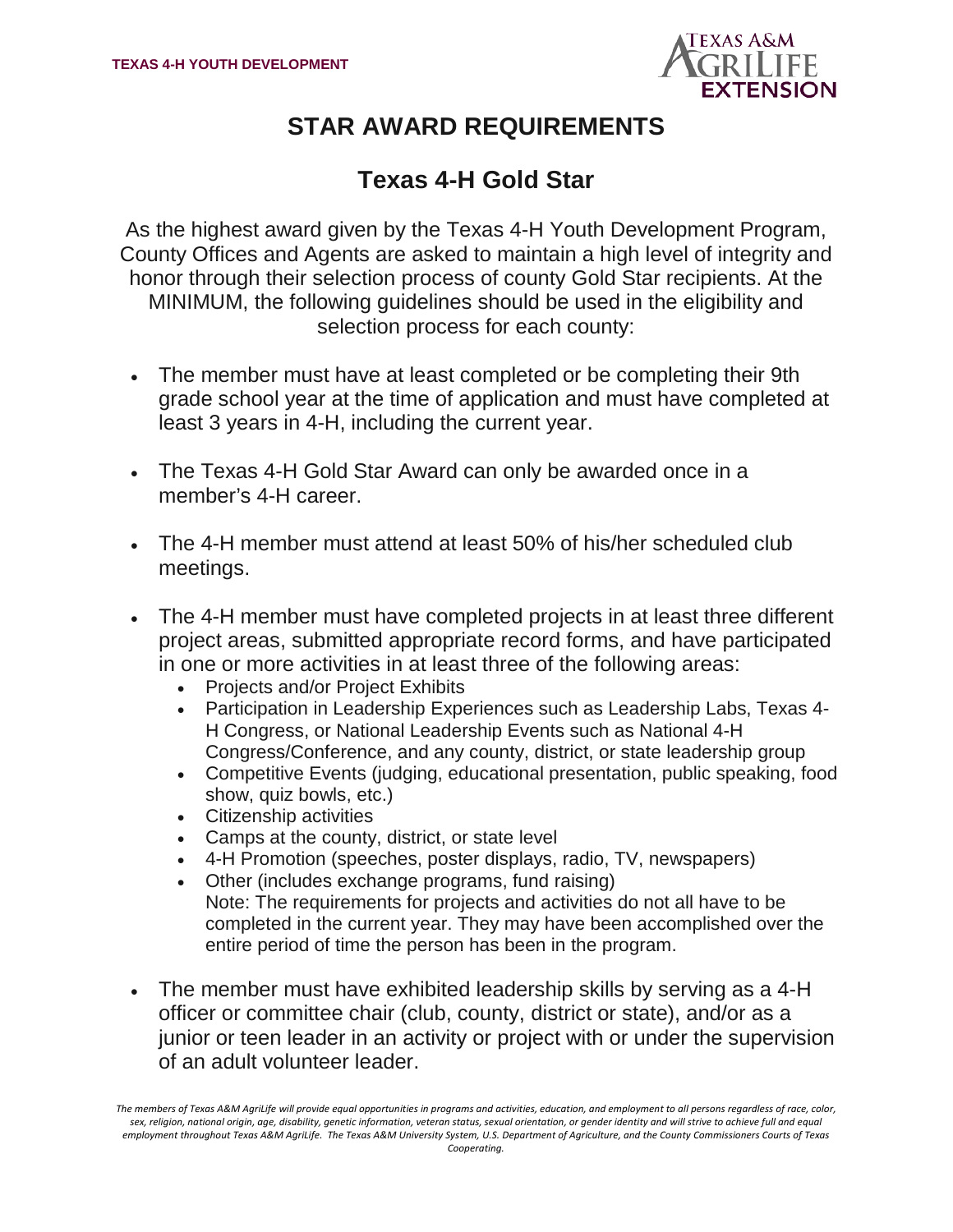

- The 4-H member must have participated in one or more community service activities. Examples include providing leadership to a One Day 4- H project, working with or counseling junior 4-H members; participating in community service projects (individual, group or club); and motivating other 4-H members through participation in demonstrations, projects and/or exhibits.
- The 4-H member must submit a 4-H Recordbook in the year they are to be considered for the award.
- The 4-H Gold Star winner(s) will receive an award as decided upon by County Council members. Number of winners to be determined by state guidelines based off total county 4-H enrollment number.

### Judging Process:

- Check of award eligibility and required application material
- Judging of the awards application
- Interview with a panel of judges
- Review of 4-H Recordbook and achievements

*The members of Texas A&M AgriLife will provide equal opportunities in programs and activities, education, and employment to all persons regardless of race, color, sex, religion, national origin, age, disability, genetic information, veteran status, sexual orientation, or gender identity and will strive to achieve full and equal*  employment throughout Texas A&M AgriLife. The Texas A&M University System, U.S. Department of Agriculture, and the County Commissioners Courts of Texas *Cooperating.*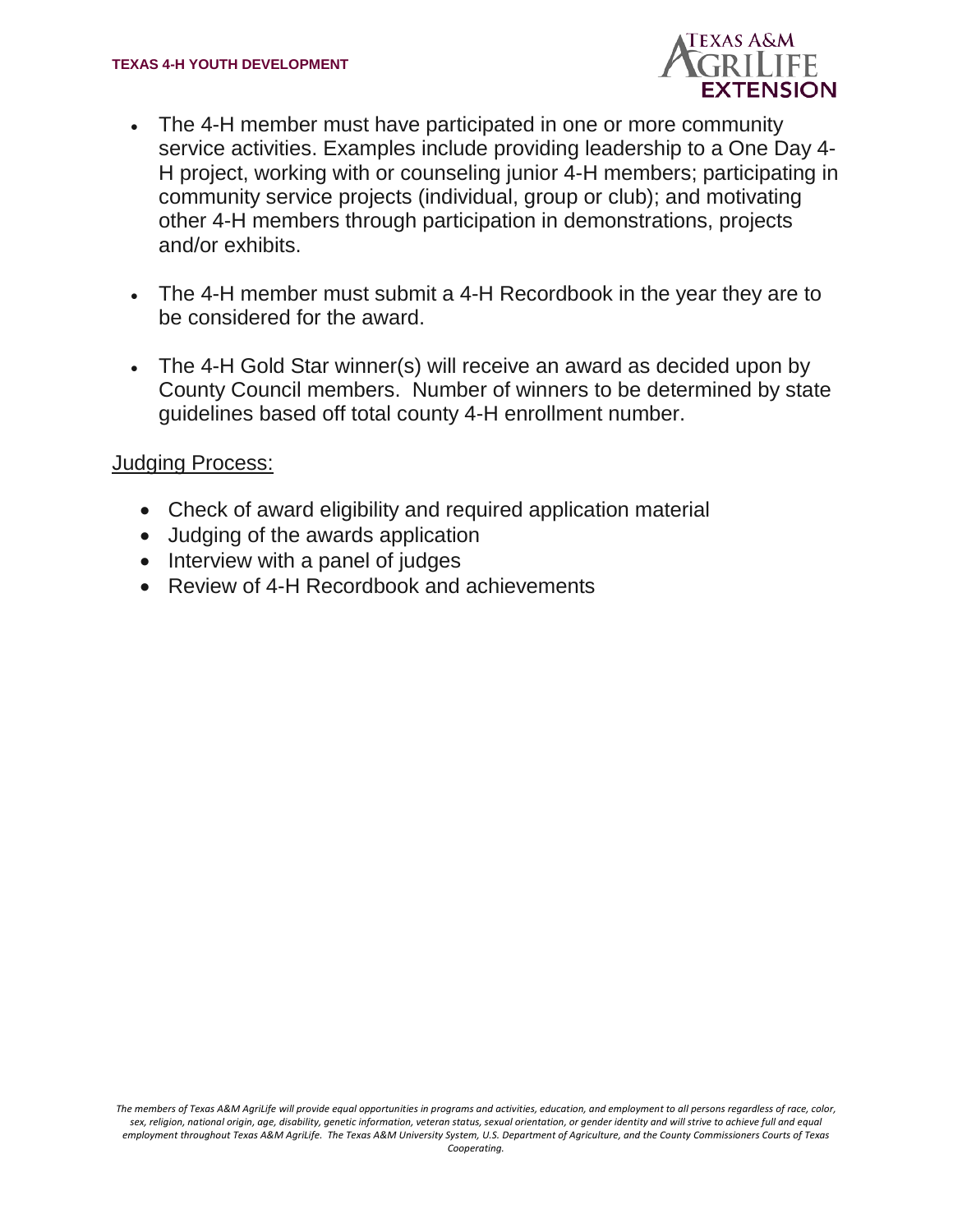

### **Silver Star**

The Silver Star Award is designed to recognize the outstanding achievements by 4-H members who are intermediate level 4-Hers ( $6<sup>th</sup> - 8<sup>th</sup>$  grades) at the time of application.

- The member must have at least completed or be completing their 6th grade school year at the time of application and must have completed at least 2 years in 4-H, including the current year.
- The Silver Star Award can only be awarded once in a member's 4-H career.
- The 4-H member must attend at least 50% of his/her scheduled club meetings.
- The 4-H member must have completed projects in at least three different project areas and submitted appropriate record forms.
- The 4-H member must have participated in various 4-H activities, community service, and leadership activities.
- The 4-H member must submit a 4-H Recordbook in the year they are to be considered for the award.
- The 4-H Silver Star winner(s) will receive a Belt Buckle.

#### Judging Process:

- Check of award eligibility and required application material
- Judging of the awards application
- Interview with a panel of judges
- Review of 4-H Recordbook and achievements